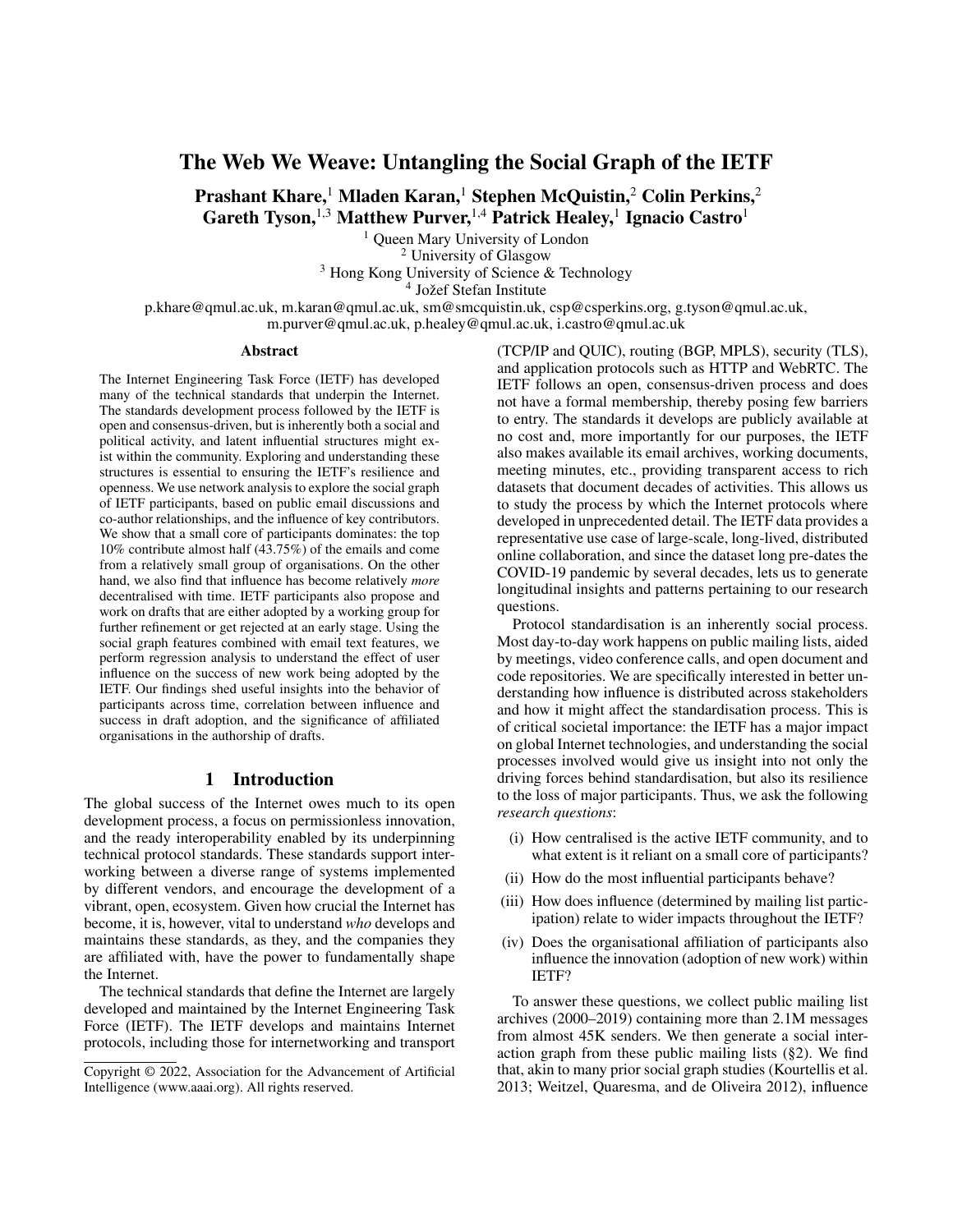resides primarily with a small cohort of influential participants (§3.1). In fact, removing just 5% of IETF participants disintegrates the social graph, reducing the Largest Connected Component (LCC) by around 41%. We show that members of this group contribute a disproportionate fraction of the email communications, participate in a wider range of IETF areas, remain active in the community for longer, and discuss a broader range of topics (§3.2).

We then demonstrate that this mailing list influence also translates into draft authorship and leadership roles in the IETF, finding significant overlaps in these different communities (§3.3). Overall, up to 42% of the working drafts in the IETF come from the top 10% of mailing list participants. We examine participants' affiliations to determine which organisations have influence in the IETF, finding that a large fraction of influential participants are affiliated with a small number of prominent organisations.

Finally, we conjecture that the success of new work proposals may be predictable, based on prior social interactions by their authors. To test this, we build models to quantify the most determinant features (§4). We discover that, indeed, the social graph does play a significant role in predicting the adoption of work by the IETF.

To the best of our knowledge, this is the first study to characterise the social graph of the IETF standards development community. Our key findings include: (*i*) influence evident in the mailing list social graph is also reflected in document authorship and in IETF leadership roles, i.e., in defining the technical standards themselves; (*ii*) participants are affiliated with a relatively small set of organisations, but show an increasingly willingness to collaborate with authors from other organisations: 772 (2000-2004) vs. 3083 (2015- 2019) jointly authored documents; and (*iii*) the social graphs of participants demonstrate influence, and, combined with email text features, they are a predictor of the success of their documents, allowing us to build a model that predicts if new work proposals will be adopted by the IETF.

# 2 Background & Datasets

Standardisation — The technical standards that define the Internet are primarily developed and maintained by the IETF. The IETF was established in 1986 to coordinate the development of Internet technologies, as a follow-on to the early research projects that developed the ARPAnet and other Internet precursor networks. Through the evolution of the Internet (Böttger et al. 2018), the IETF has been instrumental in developing many core protocols, such as TCP/IP, HTTP, or more recent ones such as QUIC and DoH (Böttger et al. 2019). The IETF has also worked with the W3C to jointly develop many recent critical web standards, including WebRTC (Jennings, Hardie, and Westerlund 2013) and WebSockets. For instance, many of the video conferencing applications, which have been so vital in supporting remote work during the COVID-19 pandemic, are built on WebRTC (Arkko et al. 2020).

The IETF is an open standards development organisation with no formal membership, and rather comprises a large, and long-lived, volunteer community. This openness, and

the resulting social graph, exposes dynamics of the standards development process, and makes it interesting to study.

Lifecycle of IETF standards — The IETF develops technical standards, published in the RFC series of documents,<sup>1</sup> via a collaborative work process that reflects the inherent social and political nature of standardisation. This is managed through public mailing lists, supported by regular plenary and working group (WG) meetings. RFCs begin as *Internet-Drafts* submitted to the IETF for community discussion. Before an Internet-Draft can be *published* as a standards-track RFC, it must first be *adopted* by a WG that will conduct a technical review of the material. Drafts are authored by individual participants, and that model of explicit authorship is maintained even after WG adoption. Around 20% of drafts are adopted by a WG, and around 75% of these WG-adopted drafts are published as an RFC. Both of these stages, prior to and after WG adoption, involve multiple rounds of review and revision.

Datasets — We use of three data sources: the IETF Datatracker, the corpus of Internet-Drafts, and the public IETF mail archives. The Datatracker is an administrative database used to manage the IETF's work. It contains metadata about Internet-Draft submissions and their authors. This, when combined with the Internet-Draft corpus, gives us data about 32,872 drafts and 8216 authors, spanning from 2000-2019. Note, this period excludes the COVID-19 pandemic and removes the impact of this highly disruptive event. Studying this constitutes future work.

The IETF provides a rich email archive, including lists discussing WG activities, meetings, and administration. We gather 2,106,804 emails from 56,733 email addresses. To match email senders to IETF participants listed in the Datatracker, we apply the entity resolution approach of Mc-Quistin et al. (2021), finding 44,741 unique participants.

Ethical considerations — Participation in the IETF is bound by agreements and policies explicitly stating that mailing list discussions and Datatracker metadata will be made publicly available.<sup>2</sup> We use only this publicly available data in our analysis. We have discussed our work with the IETF leadership to confirm that it fits their acceptable use policies. We have also made provisions to manage the data securely, and retain it only as necessary for our work. Our work is reproducible.<sup>3</sup> We open source our tooling, which accesses the public datasets.

# 3 The IETF as a Social Graph

Much of the interaction between IETF participants occurs on public mailing lists. For each year, we build a social graph based on the *active community* of participants (nodes) who have interactions (edges) with any other participant in the previous 5 years. McQuistin et al. (2021) demonstrated that

<sup>1</sup>RFC used to stand for *Request For Comments*, but the RFC series of documents has evolved over the past fifty years to become the publication venue for Internet standards (Flanagan 2019).

<sup>&</sup>lt;sup>2</sup>See both https://www.ietf.org/about/note-well/ and the IETF privacy policy available at https://www.ietf.org/privacy-statement/.

<sup>&</sup>lt;sup>3</sup>GitHub repository for codebase- https://github.com/ sodestream/icwsm22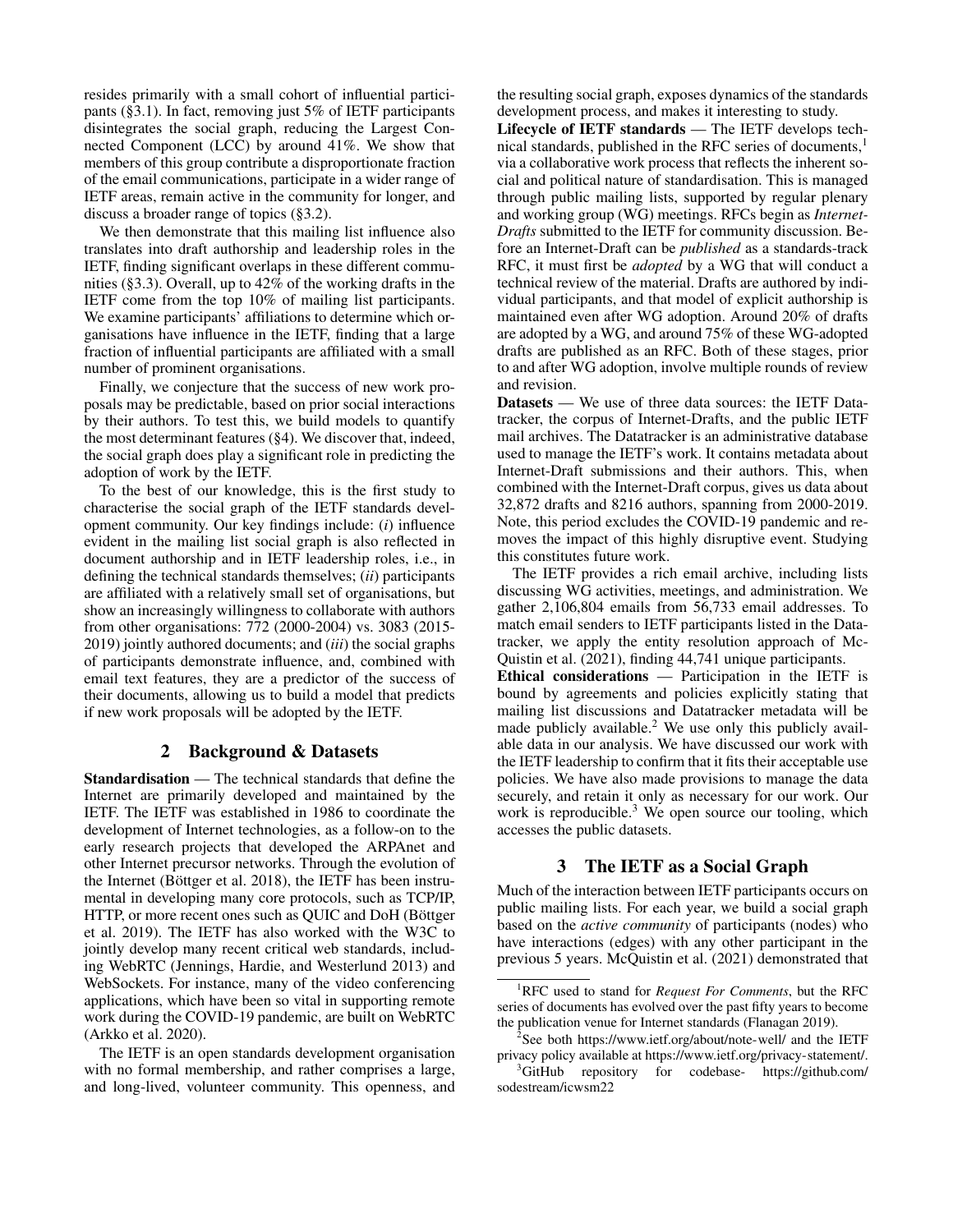

Figure 1: Cumulative degree distribution of the email graph for different year-periods.



Figure 2: Size of Largest Connected Component (LCC) and Number of Connected Components (NCC)

there are three categories of participants in IETF - (a) *young contributors* – who leave within one year of their first year mailing list contribution; (b) *mid-age contributors* – participants who stay active for up-to 5 years; and (c) *senior contributors* – who remain active for more than 5 years. Following this, a 5 year period window is chosen to observe interactions. There are no direct participant-to-participant email exchanges in our dataset: the emails and responses we capture are sent to the public mailing lists, and we observe an interaction between two participants when one replies to an email sent by another on any mailing list. This yields a social graph based on 1,049,793 emails (out of 2.1M) from 22,138 unique participants across 840 mailing lists. Through the lens of these discussions, we next explore the dynamics of the standardisation process and how stakeholders influence it.

#### 3.1 Measuring Influence

Participation — To examine the variation in participation between IETF participants, in Figure 1 we plot the cumulative degree distribution of the social graph – i.e., the cumulative number of people a participant interacts with. We observe a core group that always interacts with substantially more people than the rest of the community, with around 80% of the participants having degree  $\langle 15, \text{ but } 5\% \cdot 10\% \rangle$ 



Figure 3: Impact of removing participants by their influence on the size of the LCC.

having degree  $>40$ . However, this difference decreases over time: in 2005-2009 around 6% of participants had degree >40, but by the period 2015-2019 this increases to  $\sim 10\%$ . This shows that while there is always a core of more active participants, the degree of participation has spread out over time.

To understand the structure of the community, and its reliance on specific groups, we analyse the connected components of this graph. Each connected component reflects a maximal set of nodes such that each pair of nodes is connected by a path. We compute the size of the Largest Connected Component (LCC) and the Number of Connected Components (NCC) for each year in Figure 2. The NCC peaks in 2003 before declining, and broadly aligns with the variation in the number of meeting attendees,<sup>4</sup> suggesting a lag between participating for the first time and integrating into the wider community. In contrast, the size of the LCC increases until 2006 before stabilising. Overall, we observe that the IETF community has become less fragmented.

Influence — Relying on a small group to interconnect the community could undermine the resilience of the IETF. To study the influence of participants and their role in interconnecting the wider community, we compute the betweenness centrality of each participant in a given time period (Kourtellis et al. 2013; Weitzel, Quaresma, and de Oliveira 2012; Solé-Ribalta et al. 2014). We also considered other graph based influence metrics such as eigenvector centrality: eigenvector centrality reflects the importance of a node as per its neighbours, while betweenness centrality is based on shortest paths which is independent of the influence of neighbours. However, we found a very strong correlation between the two measures, in line with similar experiments (Valente et al. 2008; He, Meghanathan et al. 2016): the Spearman's rank correlation of participants ranked by betweenness centrality and eigenvector centrality ranged between 0.51-0.72, with a strong statistical significance  $(p < 0.01)$  for the period 2000-2019. We therefore use just betweenness centrality in our analysis; this is often studied and acknowledged as a measure of influence in social and complex networks, particularly built on on-

<sup>4</sup> https://datatracker.ietf.org/stats/meeting/overview/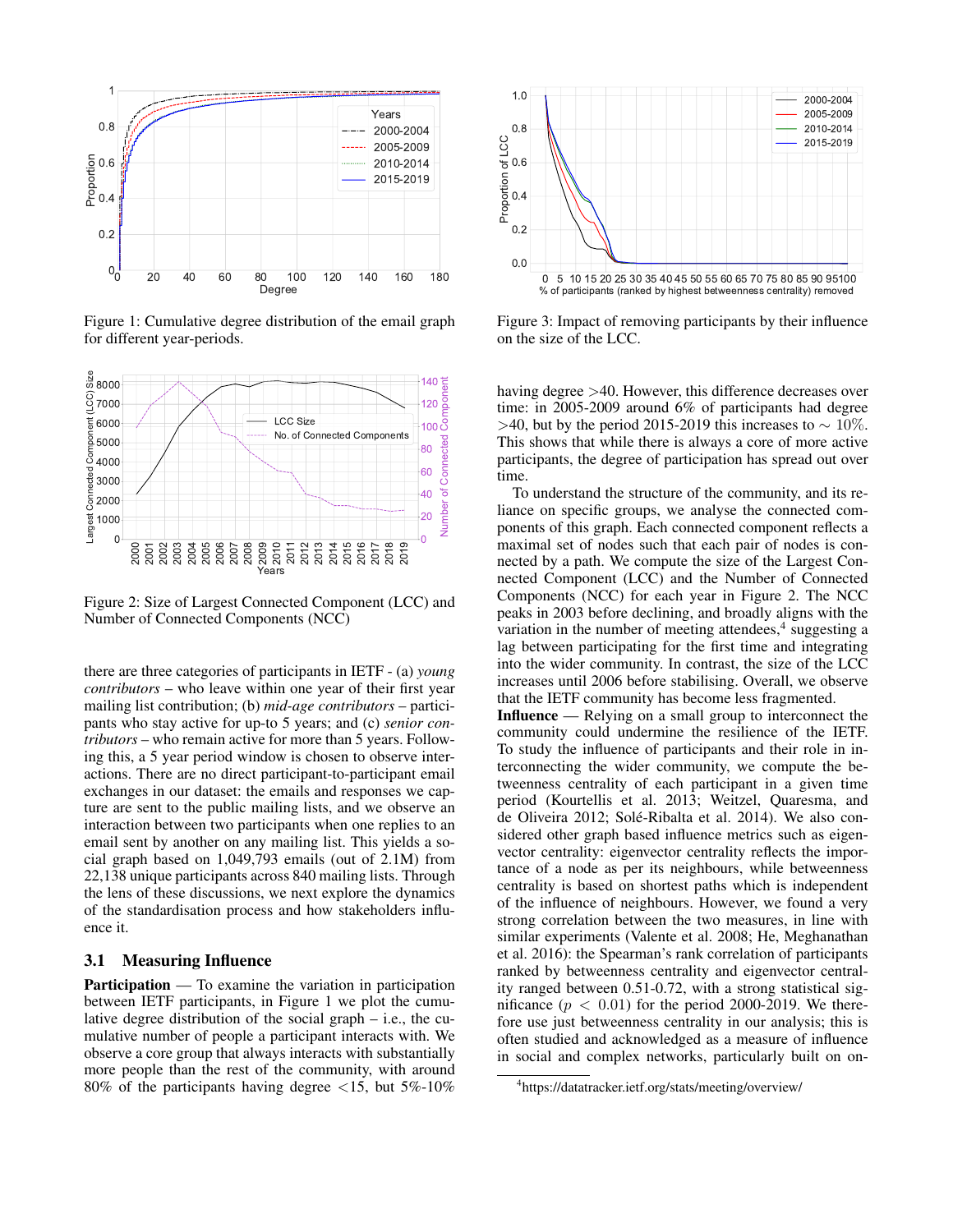

Figure 4: Proportion of emails sent (%) by participants in each period (with 95% confidence interval) according to their betweenness-centrality percentile (x-axis). Y2-axis (purple) shows yearly count of emails.

line communication (Hagen et al. 2018; Chen et al. 2012; Ghalmane et al. 2019). Figure 3 then shows the effect of removing the most influential participants (in 1% increments from most to least, moving left-to-right on the x-axis) on the size of the LCC. Worryingly, we find that removal of just 20-25% of the most influential participants causes the LCC to shrink by 90%. However, we also find that this impact has decreased over time: for instance, in 2000-2004, removing the top ∼5% influential participants, reduces the size of LCC by more than half, whereas in 2015-2019, it takes the removal of the top ∼15% of participants to have the same effect. This shows that the community has become *more* cohesive and resilient over time, and the IETF can now sustain a larger amount of churn while maintaining a well-connected social graph.  $\int_0^{\infty} \int_0^{\infty} \int_0^{\infty} \int_0^{\infty} \int_0^{\infty} \int_0^{\infty} \int_0^{\infty} \int_0^{\infty} \int_0^{\infty} \int_0^{\infty} \int_0^{\infty} \int_0^{\infty} \int_0^{\infty} \int_0^{\infty} \int_0^{\infty} \int_0^{\infty} \int_0^{\infty} \int_0^{\infty} \int_0^{\infty} \int_0^{\infty} \int_0^{\infty} \int_0^{\infty} \int_0^{\infty} \int_0^{\infty} \int_0$ 

### 3.2 Behaviour of Influential Participants

We now characterise the behaviour of the most influential participants, in terms of the volume of emails sent, length of time active within the community, and topics discussed.

Email volume — Figure 4 shows that each participant in the top 10% most influential participants sends on average around 0.05%-0.08% of total emails in a given period. Collectively, the top 10% most influential participants account for 43.75%, on average, of the total emails, a substantially larger proportion than the others. This dynamic seems stable over time, making differences even more acute. At the same time, the overall number of emails sent increases up to 2010 and remains roughly stable from then onward. Along with the results from §3.1, this shows a worrying, if slowly improving, dependence of the IETF on a small number of influential participants.

Cross-area review — In addition to sending more emails, we test if influential participants engage with different parts of the community more. The work of the IETF is divided into several areas (e.g., Applications & Real-time, Security, and Routing). This eases administration, but might also act



Figure 5: Mean number of areas participated in (with 95% confidence interval) according to their betweennesscentrality percentile in the x-axis, ranked from top (0-10) to bottom percentile (91-100).



Figure 6: Mean participation duration (with 95% confidence interval) according to their betweenness-centrality percentile in the x-axis, ranked from top (0-10) to bottom percentile (91-100).

WebRTC standards developed in the Applications and Realtime area might contain elements that could benefit from expertise from the Security area, but participants in one area might not review work in another.

Figure 5 shows the mean number of areas where IETF participants are active (derived from the mailing lists they use). We see that influential participants engage in more areas of the IETF, on average, and that cross-area engagement has improved over time, indicating that the community itself has matured. This indicates that influential participants benefit the IETF in enabling cross-area discussion and review, and can bridge administrative divisions.

Participation duration — We next consider for how long participants remain associated with the IETF (measured as the delta between first and last emails sent). Figure 6 shows the mean participation duration distribution for participants, ranked by influence. Participation duration increases over time, with the most influential participants typically being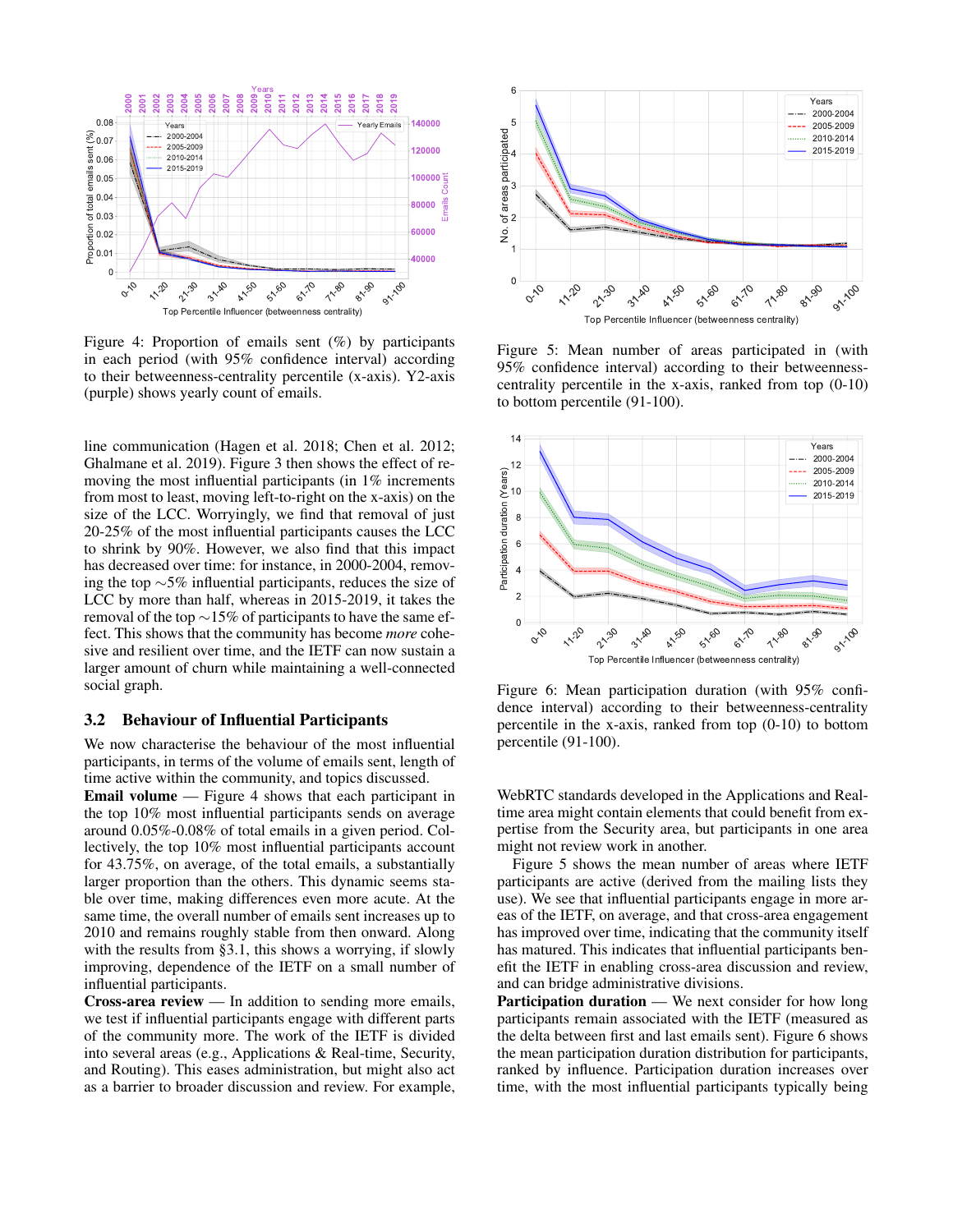

Figure 7: Yearly overlap (%) of top 10% influencers.

those who have been active for longer. While this might be expected, it might be a good sign for the IETF community in that it implies that the most influential participants are also the most experienced.

We extend this observation by considering what happens to participants once they become influential. Figure 7 shows what proportion of the top 10% influential participants in any given year (*y-axis*) was also among the top 10% influential participants in any other year (*x-axis*). This shows that a significant majority of participants that become influential, continue to be influential for a number of years: the top 10% are influential for at least 6-7 years on average. Further, Figure 8 shows that breaking into the top 10% of influencers requires an increasing number of years of participation. This may be beneficial, showing that the IETF is maturing and is capable of retaining influential and experienced participants, but it may also point to an increasingly ossified structure that is not welcoming to newcomers.

Topics of Discussion — The topics discussed on WG mailing lists are a good indicator of the focus of technical work, and it might be expected that influential participants will set the direction of that work. To explore this, we use the Latent Dirichlet Allocation (LDA) (Blei, Ng, and Jordan 2003; Hoffman, Bach, and Blei 2010) model from gensim  $(Rehuřek and Sojka 2010)$  to induce 100 topics on the entire set of email texts. Each topic is a distribution over words: e.g., a *security* topic might have high probability for *cypher*, *rsa*, *auth*, and related words. We can also use the model to obtain a vector for any input text as a sparse distribution over all topics, e.g., finding that a text is comprised of 30% security and 70% video streaming topics. With this, we generate a vector for each participant in a given time period by concatenating all messages sent by that participant in the period and feeding it into the LDA model. The result can be loosely interpreted as a distribution of topics on which each participant works. **Example of restandant and prominent and prominent and prominent works with the control of**  $\frac{2}{3}$  **and**  $\frac{2}{3}$  **and**  $\frac{2}{3}$  **and**  $\frac{2}{3}$  **and**  $\frac{2}{3}$  **and**  $\frac{2}{3}$  **and**  $\frac{2}{3}$  **and**  $\frac{2}{3}$  **and**  $\frac{2}{3}$  **and \frac{** 

Manual inspection of the induced topics reveals some interesting trends. We find that topics related to *routing* and *email* protocols are seeing a steady decline in popularity, while topics like *streaming* and *cryptography* are becom-



Figure 8: Percentage of new influential participants breaking into top 10% influencers (black); the average years of participation before entering top 10% (purple); and minimum # years new influencers remain in top 10% (with 95% confidence intervals).



Figure 9: Mean topic entropy (with 95% confidence interval) according to their betweenness-centrality percentile in the xaxis, ranked from top (0-10) to bottom percentile (91-100).

isation, as these efforts have adjusted to the public's increased awareness of privacy, especially in light of the Edward Snowden leaks (Farrell and Tschofenig 2014). We also find that as videoconferencing became increasingly popular, so did the WebRTC protocol that frequently underpins them.

We next measure the topical diversity of a participant by observing the entropy of their topic vector, their *topic entropy*, defined as follows:

$$
\eta = -\sum_{i=1}^{|T|} p_i \log p_i \tag{1}
$$

where  $T = [p_1, ..., p_N]$  is a topic vector, which defines a probability distribution over N topics, each  $p_i$  is a probability of the *i*-th topic and  $\sum_i p_i = 1$ . Figure 9 shows topic entropy distributions of participants in different time periods and influence percentiles. While we initially experimented with measuring diversity by simply counting the number of topics that account for the majority ( $\geq 95\%$ ) of a participant's topic distribution probability mass, we found that most participants engage in a relatively small number of top-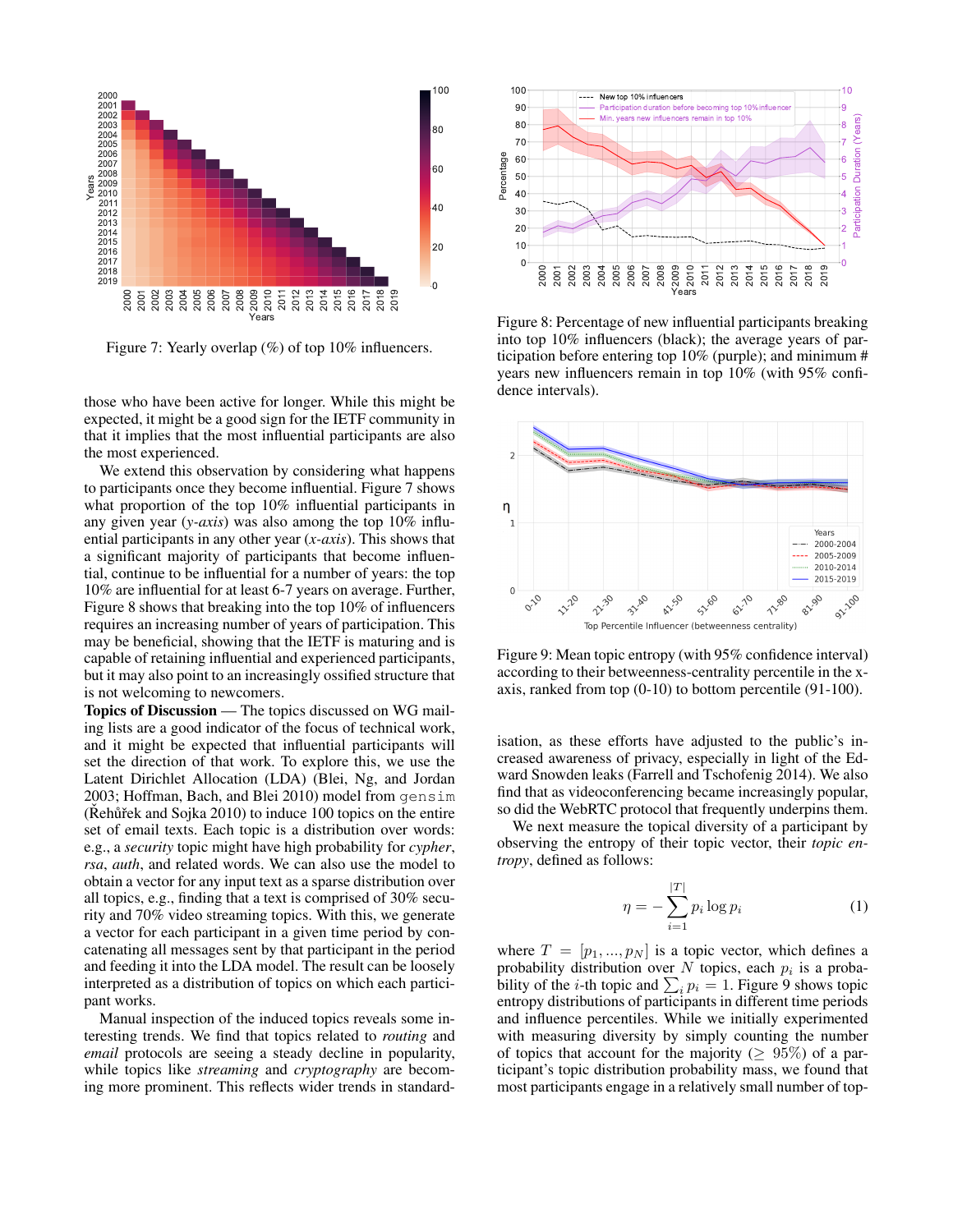

Figure 10: Average drafts authored (with 95% confidence interval) according to their betweenness-centrality percentile in the x-axis, ranked from top  $(0-10)$  to bottom percentile (91-100). Right-y axis (purple) shows yearly drafts per year.

ics, regardless of influence. However, after measuring diversity using entropy, we identify that the activity of the more influential participants tends to be more evenly spread across the topics they participate in<sup>5</sup>. This difference becomes more pronounced over time, implying that increased topic entropy (i.e., more evenly participating in different topics) is an increasingly salient property of influencers. This is aligned with our earlier findings on cross-area review, showing the growing number of areas in which influencers participate.

#### 3.3 Impact of Influential Participants

While these top participants are influential within the *mailing lists*, it is unclear how this influence translates into document authorship and into gaining leadership roles within the organisation.

Draft authorship — The output of the IETF is technical standards and other documents published in the RFC series. As described in §2, RFCs are developed by WGs from a sequence of Internet-Drafts, with individuals acting as named authors. Having identified the most influential participants in the mailing list community, we can determine whether or not these same participants are also the most active authors.

Figure 10 shows the distribution of the proportion of documents authored by mailing list participants, sorted by their influence rank. We observe a growing proportion of the community involved in draft authoring, skewed towards influential participants who tend to write more drafts. During 2010- 2019, each participant in the top 10 percentile, authored 0.125% to 0.175% of the total number of drafts in that period. We find that 32%-42% of the total drafts, in different years during this period, were authored by the top 10% most influential mailing list participants.

Co-authorship and email graph correlation — Figure 10 shows that influential mailing list participants tend to author more drafts than others. We next ask if they are also

| Top 20% draft authors & all email participants |                  |       |         |                  |            |  |  |
|------------------------------------------------|------------------|-------|---------|------------------|------------|--|--|
| Years                                          | Sub-Network Size |       | Overlap | Spearman's $r_s$ |            |  |  |
|                                                | Co-author        | Email |         | $r_{s}$          | $p$ -value |  |  |
| 2000-04                                        | 398              | 1390  | 48.24%  | .323             | 4.75e-06   |  |  |
| 2005-09                                        | 427              | 1662  | 67.21%  | .332             | 7.39e-09   |  |  |
| 2010-14                                        | 728              | 1639  | 63.05%  | .299             | 5.73e-11   |  |  |
| 2015-19                                        | 915              | 1370  | 55.85%  | -337             | $4.13e-15$ |  |  |

Table 1: Overlap in the co-author and email graph.



Figure 11: Percentage of Top 20% authors that are not 20% influencers according to their betweenness-centrality (email graph) percentile in the x-axis, ranked from top (0-10) to bottom percentile (91-100).

influencers in the draft co-authorship graph. Thus, we create a draft co-authorship graph where each author is a node, and draft co-authorship is an edge. We then measure influence with betweenness centrality of the authors in each time period. Table 1 compares the top 20% of influencers of the mailing lists with those of the co-authorship graph. We find a significant overlap between both groups, ranging from 48.2% to 67.2%. There is a significant ( $p < 0.05$ ) positive correlation between the rankings of the overlapping members of each community: participants that are influential in the mailing lists are also likely to be influential in draft authorship.

We also look at the top 20% participants from the coauthorship network who are *not* part of the top 20% influencers in the email network in Figure 11. We observe that not all the prolific authors are that engaged in the email discussion: 40%-50% of non-overlapping authors are ranked between 20th to 40th percentile of influence in the email network. These non-overlapping authors are typically more junior with respect to their participation duration.

Leadership roles — WG chairs are selected from the community, and we might expect those selected to be influential in the community. Figure 12 shows that this is indeed the case: 87.5% of WG chairs are in the top 20% of mailing list influencers and 67.4% are in the top 20% of document authors in the year before they became chairs. This also shows the impact of taking up a leadership role: influence in both

<sup>&</sup>lt;sup>5</sup>An example with 3 topics: a distribution of  $[0.8, 0.1, 0.1]$  is less evenly spread than [0.3, 0.4, 0.3].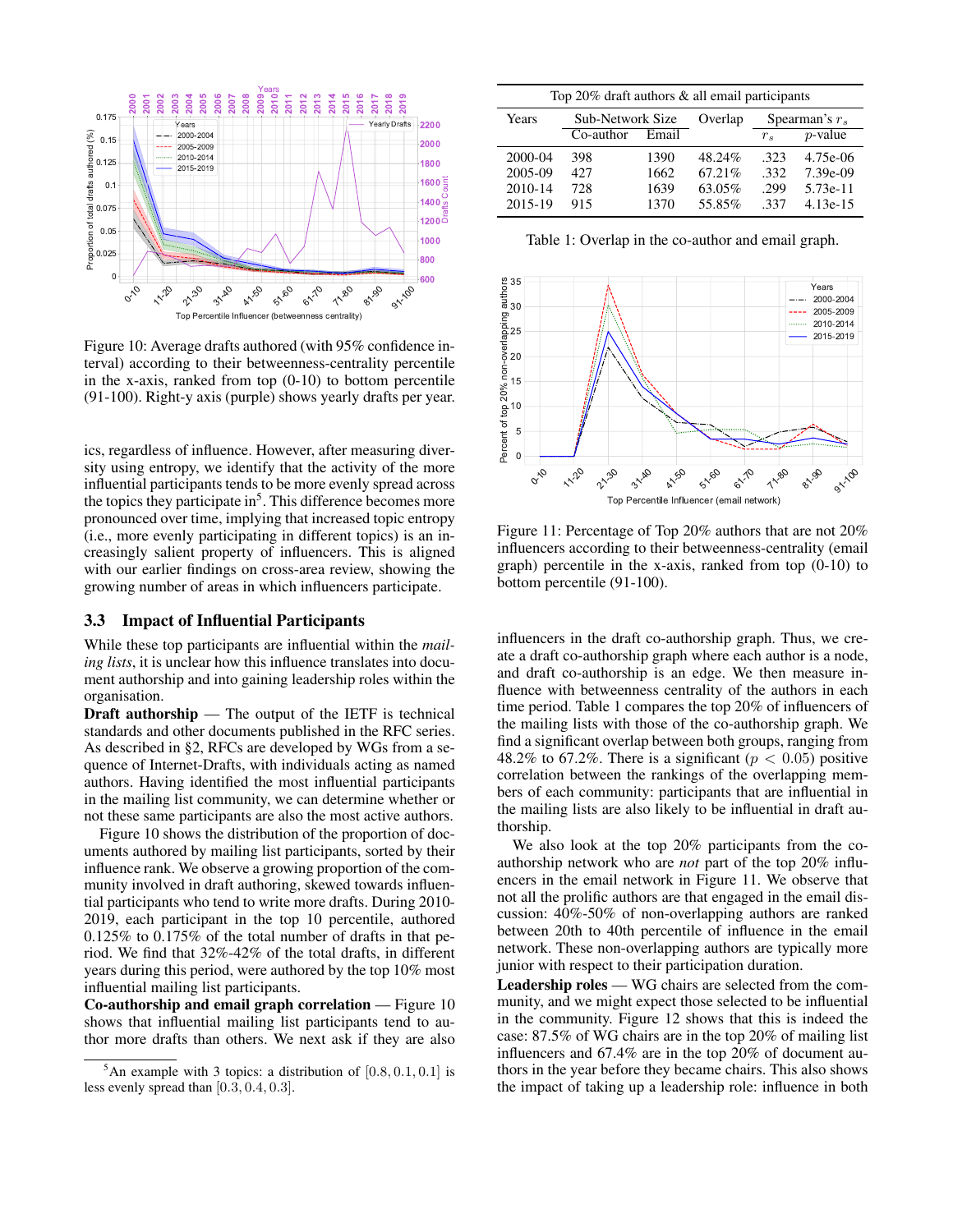

Figure 12: CDF of the percentile of betweenness-centrality of WG chairs in the email and co-authorship graph, one year before and after becoming chairs.



Figure 13: Authors in the most common affiliations of top 20% authors (co-authorship graph) in 2015-2019.

the mailing list and authorship communities grows in the year after participants become a WG chair for the first time. Organisations — While participants in the IETF contribute as individuals, they are usually affiliated with an organisation.To study the potential influence of organisations, for each draft we obtain the authors' affiliations from the Datatracker. If this is not available, we use the domain name of the authors' email addresses, which we map to the relevant organisation (e.g., @cisco.com maps to Cisco). For generic email addresses, such as @gmail.com, we use the participant name if no affiliation is available.

Figure 13 shows the ten most frequent affiliated organisations of the top 20% authors in the period 2015-2019, and the number of authors affiliated with these organisations in each period. While the dominance of Cisco is clear, other organisations, such as Huawei, have gained a larger presence over time. In general, a small number of organisations employ a significant fraction of the influential participants in the standards process. If we look at the period 2015- 2019, for example, out of the 915 authors ranked in the top 20% of most influential authors, 342 belong to the ten most frequently affiliated organisations, and nearly 253 are from Cisco, Huawei, Ericsson, or Juniper alone.



Figure 14: Number of drafts co-authored by top 15 most frequently affiliated organisations. We only include the top 20% authors (co-authorship graph) of 2015-2019.

While authors from the same organisation often co-author drafts together, collaborations between authors from different organisations are also common. Figure 14 shows the most common collaborations between authors from the top 15 most frequently affiliated organisations. Collaborations between authors at competing organisations, such as between authors from Cisco, Huawei, Ericsson, and Juniper, occur frequently. We also computed that over the years, joint collaboration (authors from multiple affiliations) has increased: 772 co-authored drafts in the period 2000-2004 vs. 3083 co-authored drafts in the period 2015-2019.

Further inspection of the collaboration trends reveals that the volume of collaborations between authors from Huawei and other organisations appears to be unaffected by the recent addition of Huawei to the U.S. Entity List (of Industry and Security 2019) as the trends in Figure 14 also hold for  $2020 - 2021$ .

# 4 Predicting Author Success

We have identified that influential authors write more drafts (§3), but are these drafts more successful? Before a standards track RFC is *published*, the corresponding draft must be *adopted* by a WG for review and development.<sup>7</sup> Many documents, though, fail to be adopted or published. We employ logistic regression to analyse predictability of this outcome. Using the Datatracker we compile a dataset for the *adoption* of a draft by a WG, comprising 11632 drafts. The positive and negative labels correspond to *adopted* and *not adopted*, respectively.

#### 4.1 Methodology

Features — We compute a set of features that may impact adoption or publication for each draft, most of them motivated by the characteristics of influential participants, including the following *feature groups*: (1) *Text*, we derive a

<sup>6</sup> https://mailarchive.ietf.org/arch/msg/ietf-announce/0ywjgSS4LlO0DaWDoLJLRHxJdUk/ <sup>7</sup>There are occasional exceptions, known as Area Director

sponsored drafts, but these too rare (∼3%) to affect our analysis.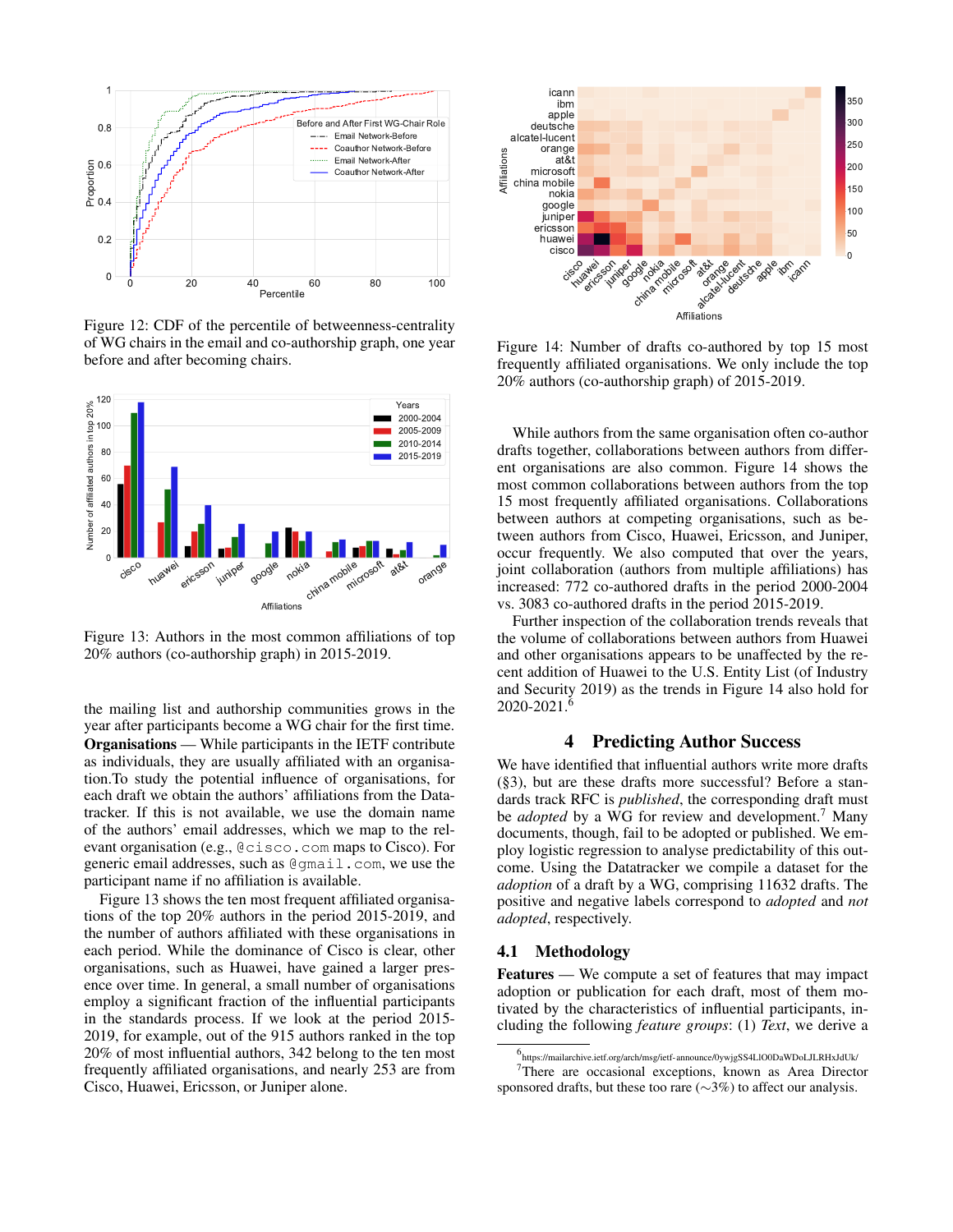*term frequency – inverse document frequency* (Salton and McGill 1983) weighted bag of words vector representation of all email text of messages that either explicitly mention a draft or are part of a thread where the subject line explicitly mentions a draft; (2) Communication patterns (i.e., volumes of incoming/outgoing communication between draft authors and IETF participants of varying experience levels), following the scheme proposed by McQuistin et al. (2021); (3) Betweenness *centrality* for authors; (4) *Number of emails* sent by authors; (5) *Number of drafts* submitted by authors; (6) *Length of participation* duration of authors; (7) *Number of authors*; (8) *Number of areas* in which the author is active; (9) *Proportion of top authors* in the top 10 and top 20 percent of influential participants; (10) *Topic entropy (*η*)* scores for authors; (11) *Author affiliations* for each of the 20 most influential organizations (20 boolean features); (12) *Number of mailing lists* that each author participates in, (13) *Number of years active*.

For numerical features that relate to each author individually instead of the draft as a whole (e.g., *Number of emails sent*, *Centrality*, or *Number of years active* is defined for each author separately) in three variants: (*i*) for the least influential author, (*ii*) for the most influential author, and (*iii*) as the average value across all authors of the draft. We compute individual author features using information from the 5 year period prior to draft submission.

Regarding the text based features, we found that the models tend to assign high weights to words such as surnames of active contributors, prolific WG names, and common technical terms. While this does make the models perform slightly better, such terms should not be relevant for solving the task as they do not model the relevant part of the conversation. To explore how models would behave in a scenario wherein such words were not available, we construct a domain-specific stop word list, consisting of: (*i*) all last names from the Datatracker, (*ii*) all WG names from the Datatracker, and (*iii*) technological jargon terms obtained from the web<sup>8</sup>. We remove from this list any terms appearing in top 5K English terms (e.g., sometimes people's names can have identical surface forms as some of the terms relevant to organisational activities). We will refer to this variant as *Text (S)*.

Experimental setup  $-$  To gain empirical insights into which features provide better prediction results, models are run using a *feature group alone* variant and a variant combining each feature group with the *Text* features. This approach was motivated by the finding that *Text*, even though conceptually quite different from the rest of the feature set and not our main focus, does provide surprisingly strong results on its own. Thus, we wanted to empirically investigate in more detail how well it complements the rest of the graphbased features. Moreover, we compare all models to a baseline which simply assigns all examples to the majority class.

We split the data into *training* (70%), *development* (10%), and *test* (20%) subsets. As a scoring function, we use the F1 score macro averaged across the positive and negative classes (but we also report area under the curve (AUC), precision, and recall). We train the models on the training set, optimise hyper-parameters on the development set, and report final scores on the test set. The final scores are those obtained by the model variant that fared best on the development set. We use logistic regression implemented in scikit-learn (Pedregosa et al. 2011), given that it is widely used and well interpretable. While we do not perform explicit feature selection, we do have implicit feature selection through L1 regularisaton. We consider the regularisation strength a hyper-parameter and consider values from  $[2^{-7}, 2^{-6}, ..., 2^{6}]$  on the development set. As our data set is quite imbalanced (in a roughly 4:1 ratio, 17% is *adopted*), we use different class weights during optimization to counteract this. We employ a non-parametric random shuffling test (Yeh 2000) to check statistical significance of score differences against the baseline. Table 2 summarises prediction results, which will be discussed in the next section.

Next, we wanted to confirm these results at the level of individual features. To this end, we inspect the statistically significant coefficients learned by the model corresponding to each individual feature. For this experiment, we use a slightly different setup. We do not consider the *Text* features<sup>9</sup>. We begin by first applying the Variance Inflation Factor (VIF) to exclude all features with  $VIF > 5$ . This, to an extent, mitigates the collinearity that we know exists as some features are by construction highly correlated. We then standardise each remaining feature and then fit a Logistic Regression model from the statsmodels package (Seabold and Perktold 2010) on the entire data set. Table 3 presents the results of this experiment.

# 4.2 Results

Predicting adoption — Scores from Table 2 reveal several interesting trends. Most importantly, the best performing feature groups are *Centrality* and *Proportion in top percentiles*. They consistently stand out (AUC 0.655 and AUC 0.663, respectively) among all feature groups in terms of performance. This observation holds in terms of both AUC and F1 scores regardless of whether or not the text features are included. This suggests that features related to participants' influence in the network affect prediction. Some other well performing features are *Email count*, and *N. mailing lists*, thereby highlighting the importance of the extent of participants' engagement within the community. This engagement is also related to influence, as we have shown that influential participants are more engaged (§3.2). Statistical analysis of features better reflect these empirical implications.

Combining the the text features with most individual feature groups yields performance gains in both AUC and F1. This persists when combining the text with the combination of all other feature groups. Finally, the (S) variants of text features, that use the domain-specific stopword list, provide slightly worse standalone performance and benefits when

<sup>8</sup> https://www.computerhope.com/jargon.htm, we used a union of the *Internet terms*, *Network terms*, and *Security terms* categories.

 $9^9$ There are thousands of text features (terms), making it prohibitively complex to include them. Moreover, they are not central to our research questions about the IETF community.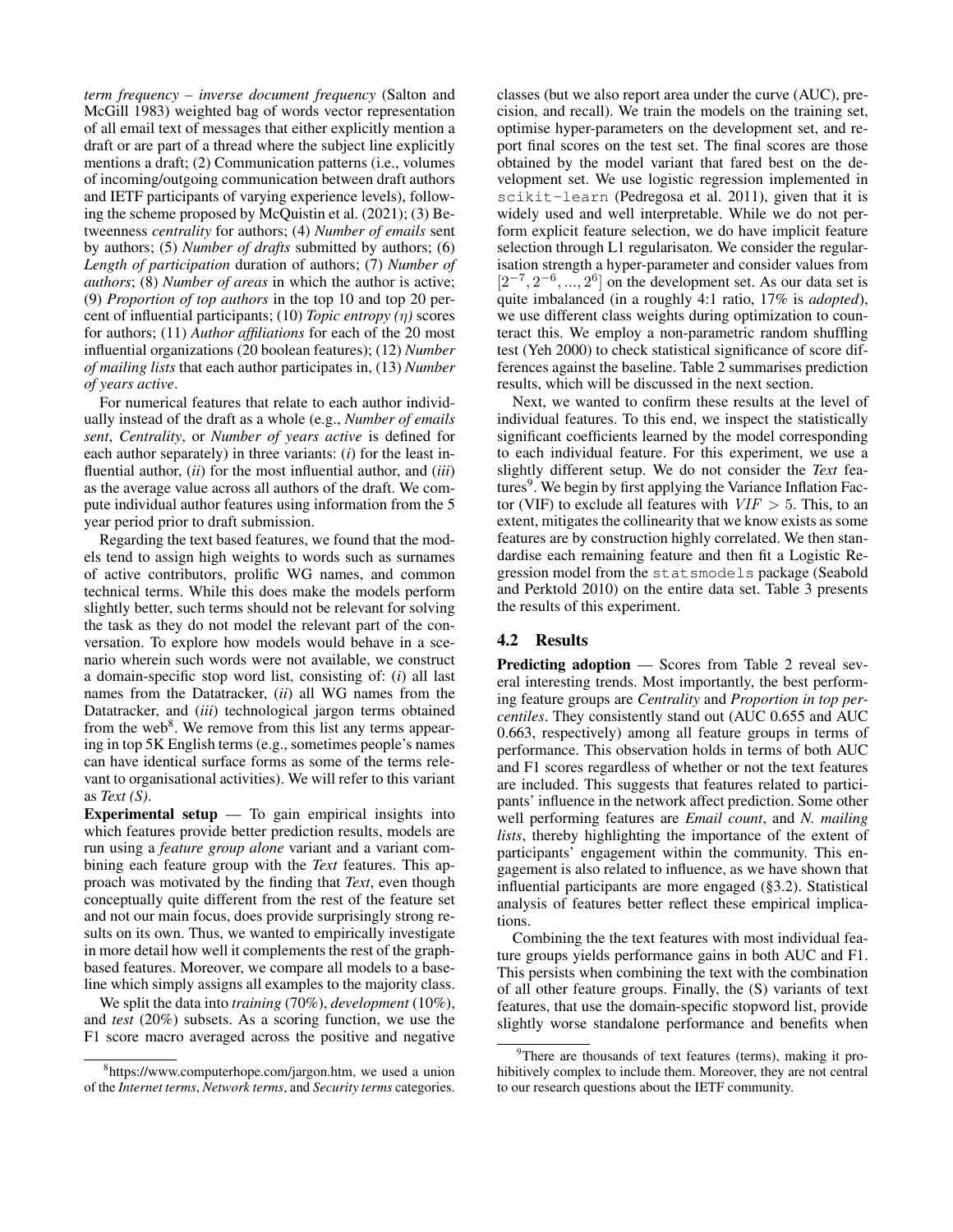|                        | $\neg TXT$ |      |      | <i>TXT</i> |            |                |      |      |
|------------------------|------------|------|------|------------|------------|----------------|------|------|
|                        | <b>AUC</b> | F1   | P    | R          | <b>AUC</b> | F <sub>1</sub> | P    | R    |
| <b>Baseline</b>        | .500       | .445 | .401 | .500       | .500       | .445           | .401 | .500 |
| Comm. patterns         | .644       | .583 | .566 | .601       | .723       | .626           | .609 | .644 |
| Centrality             | .655       | .577 | .573 | .581       | .717       | .639           | .625 | .653 |
| Email count            | .632       | .566 | .555 | .577       | .718       | .650           | .639 | .662 |
| N. years active        | .608       | .569 | .555 | .584       | .702       | .610           | .594 | .626 |
| Number of authors      | .578       | .536 | .529 | .544       | .697       | .631           | .621 | .641 |
| Proportion in top      | .663       | .594 | .580 | .609       | .728       | .634           | .614 | .655 |
| Draft count            | .500       | .445 | .401 | .500       | .696       | .630           | .624 | .636 |
| N. Areas               | .634       | .572 | .557 | .588       | .721       | .639           | .622 | .657 |
| N. Mailing lists       | .634       | .570 | .557 | .584       | .718       | .641           | .630 | .653 |
| Affiliations           | .605       | .584 | .576 | .592       | .708       | .626           | .609 | .643 |
| Topic entropy $(\eta)$ | .622       | .563 | .550 | .577       | .715       | .642           | .628 | .657 |
| Text                   | ۰          |      | ۰    |            | .681       | .624           | .622 | .627 |
| Text $(S)$             | ۰          |      |      | ٠          | .667       | .598           | .593 | .614 |
| All feats              | .692       | .624 | .600 | .651       | .744       | .645           | .625 | .666 |
| All feats $(S)$        | .692       | .624 | .600 | .651       | .726       | .636           | .627 | .664 |

Table 2: Results for predicting adoption. Each row presents the scores of a model using the corresponding feature group either alone  $(\neg TXT)$  or combined with the Text features (TXT). All feats denotes all features except the text. Rows labeled with (S) use the *Text (S)* variant of the text features.

| Feature                         | Weight    | P-value |
|---------------------------------|-----------|---------|
| Centrality of most influential  | 0.1691    | 0.000   |
| Centrality of least influential | $-0.0698$ | 0.048   |
| Proportion of authors in top 10 | 0.1520    | 0.000   |
| Has a Cisco author              | 0.1301    | 0.000   |
| Has an AT&T author              | 0.1003    | 0.000   |
| Has a Juniper author            | 0.0738    | 0.000   |
| Has a China Mobile author       | $-0.0697$ | 0.000   |
| Has an Alcatel-Lucent author    | 0.0474    | 0.022   |
| Topic entropy max               | 0.1728    | 0.000   |
| Topic entropy min               | $-0.1135$ | 0.002   |

Table 3: Weights of the model that are statistically significant at  $p \leq 0.05$  grouped by similarity of features – Author influence measures vs. Affiliation features vs. Topic entropy  $(\eta)$ .

combined with the rest of the features. As detailed analysis of text features is out of scope for this paper, we leave a more in depth investigation of these phenomena for future work.

While all model variants are statistically significantly better than the baseline, the absolute scores are still not very high. This indicates there is still considerable variance in the data that the current model and feature set cannot capture. As a future work, we intend to refine the contextual text features from the email conversations, possibly using some of the recently developed discourse-aware neural language models (Gu, Yoo, and Ha 2021).

Statistical analysis — To confirm empirical implications

from the previous section and provide a more in-depth look at the features, we perform statistical analysis summarised in Table 3. The most interesting insight is that the coefficients corresponding to the *Centrality of the most influential author* and *Proportion of authors in the top 10 percentile in influence*, are, indeed, positive and among the largest in absolute value. This highlights that among the people who are influential in the email networks, there is a substantial number of individuals who are proficient in contributing to successful drafts.

Another interesting observation is that author affiliations (which are also indirectly connected to influential participants, as demonstrated in §3.3, Figure 13) are an important feature group, particularly affiliations such as *Cisco* and *AT&T*. Moreover, topic entropy is also an important feature group, which was also shown to be related to influential participants in our analysis from §3.3, Figure 9.

As regards the initial question in this chapter about whether influential participants write *successful* drafts, we have confirmed that the answer is positive, i.e., we have shown that having authors that are high in influence scores or are affiliated with high influence organisations does indeed increase the chances of a draft being adopted.

### 4.3 Discussion

We now answer the research questions (RQ) in §1 with the analysis conducted so far.

 $RQ(i)$  — We conclude that the IETF is still reasonably centralised, but that this has improved over the years. However, removing around 20%-25% most influential participants still fragments the entire network (§3.1, Figure 3). The most influential people are the ones with highest degree of engagements within the community who also tend to be more in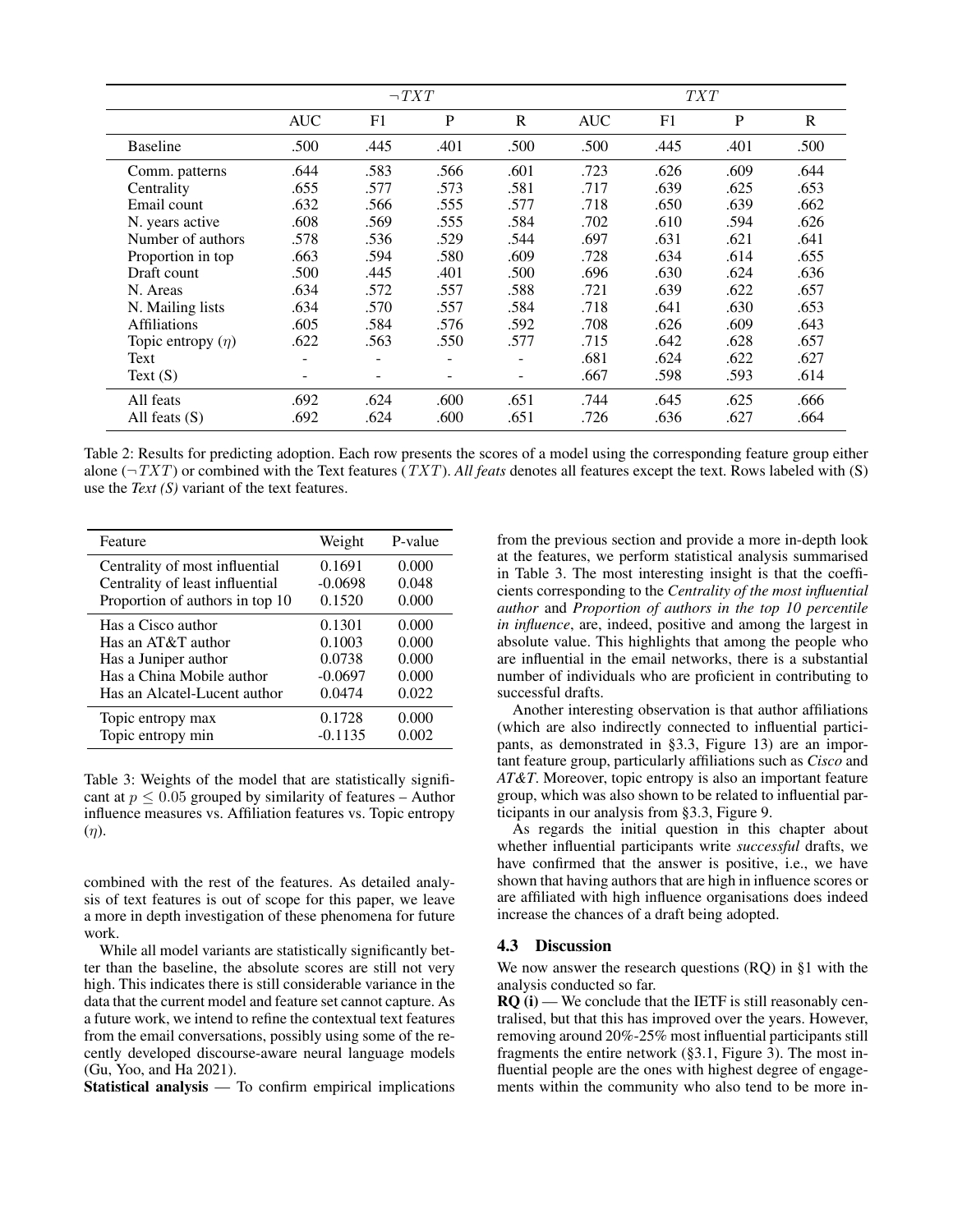volved in draft authoring activities (§3.2, Figure 10). However, we also observe that over the years more people (even the ones less influential in the email network) are getting involved in draft authoring activities (Figure 10). This shows that these activities, while centralised to a certain degree, are still open to contributions from the wider IETF community.  $RQ$  (ii) — We observe that the influential participants show a much higher level of engagement with the community (§3.2). A considerable proportion of total emails is sent by the top 10% of influential participants (Figure 4). Compared to the rest of participants, they are active in more areas (Figure 5), are active within the IETF for a longer period of time (Figure 6), and participate in a more diverse set of topics (Figure 9). Finally, their influence extends from the mailing lists to other activities such as draft authorship.

 $RQ$  (iii) — A significant overlap and correlation is observed between influential authors from co-authorship network and email networks (§3.3, Table 1). This shows that a large set of authors exhibit an ability to co-author drafts as well as engage with participants on the email networks, thereby translating their influence from email networks to co-authorship and vice versa. The statistical analysis shows that influence of draft authors in the email networks does impact the possibility of a draft getting adopted ( $\S 4.2$ , Table 2 & 3). This might hint at the ability of participants who hold a domain expertise to be able to engage better with the community. Several WG chairs are already in the top percentile influential category in both the email and co-authorship networks before taking up these leadership roles, which further elevates after taking up such leadership roles (Figure 12).

 $RO (iv)$  — A considerable portion of influential participants (∼30%) are affiliated to one of the more prominent organisations (e.g., *Cisco* or *Ericsson*) (§3.3, Figure 13). Participants from different organisations do considerably collaborate (Figure 14). Moreover, the level of such collaboration is found to have increased with time. Most importantly the statistical analysis shows that being affiliated with a prominent organisation positively impacts the chances of a draft in getting adopted by a WG, thereby directly driving the innovation process (Table 2 & 3).

# 5 Related Work

Influence in social graphs has been studied in many domains including Twitter (Cha et al. 2010; Weitzel, Quaresma, and de Oliveira 2012; Anger and Kittl 2011), Instagram (Zarei et al. 2020) and decentralised social networks (Bin Zia et al. 2022; Hassan et al. 2021). For example, (Ye and Wu 2010) measured the impact of follower influence on message propagation. Others have focused on devising metrics to capture influence: similarly to (Kourtellis et al. 2013; Weitzel, Quaresma, and de Oliveira 2012; Solé-Ribalta et al. 2014), we use betweenness centrality as a metric of influence.

Online collaborative communities such as Wikimedia (Bosu and Carver 2014a) and Open Stack have also been studied for understanding communities, collaboration, strategy making, and organisational structures, through mailing lists and platform interactions (Dobusch and Kapeller 2018; Bosu and Carver 2014a; Zhang et al. 2020). Bosu and Carver

(2014b) highlight that contributors with much higher reputation are successful in seeking reviews from the community in a much shorter time span and are more likely to get their suggestions accepted. This is well aligned with most of our findings related to the impact of influential people on the Internet-Draft adoption process. Zhang et al. (2020) observe that in the open source software (OSS) ecosystem, several participating organisations (firms or companies) may engage in intentional or passive collaborations, or they may contribute in an isolated way. They find that an organisation's influence in the collaboration network is positively correlated with its scale of contribution within the ecosystem. In some ways, this is similar to our observation related to prominent affiliated organisations in the co-authorship network and their ability to collaborate and produce drafts.

Other studies focusing on mailing list data include OSS mailing lists (Bird et al. 2006; Rigby and Hassan 2007), and the popular Enron dataset (Klimt and Yang 2004). While the Enron data set is often used for classification of emails into categories (Madjarov et al. 2012), there are also several studies of organisation interaction patterns on it. Namely, (Tang et al. 2008; Kossinets, Kleinberg, and Watts 2008) are concerned with developing methodologies for studying how communication evolves over time. In contrast, Diesner, Frantz, and Carley (2005) focus on providing insights more than on developing a methodology, revealing that organisational structure is reflected in email communication patterns.

To the best of our knowledge, this is the first social graph study of the Internet standards community, although we build on a number of prior studies and tools (Benthall 2015). Niedermayer et al. (2017) investigate participant behaviour in IETF mailing lists, and examine RFC authorship, classifying the Twitter popularity of recent RFCs (Niedermayer et al. 2016). Our modelling work mainly builds on two prior studies. McQuistin et al. (2021) characterise the IETF's authorship community, analysing the factors that lead to the successful deployment of protocol standards. Similarly, Nikkhah et al. (2017) analyse RFC adoption, but through the characteristics of the RFCs themselves. In contrast, we provide a more extensive analysis of the social graphs, augmented with IETF Datatracker data, providing context for how influence translates to other IETF activities.

### 6 Conclusions

This paper characterised the social graph of the Internet standards community. We observed a core group of participants (§3.1), revealing that the most influential participants send more messages, to more IETF areas, participate for longer, and discuss a wider range of topics (§3.2). We further demonstrated through correlation analysis in §3.3 that influence in the mailing list community translates into influence in draft authorship network and WG leadership. Finally, we showed that the social graph properties of IETF participants positively impact the success of their drafts, leading to greater chances of WG adoption.

We have revealed a community that is a product of its open, consensus-driven approach to protocol standardisation. Despite significant growth over time, and influential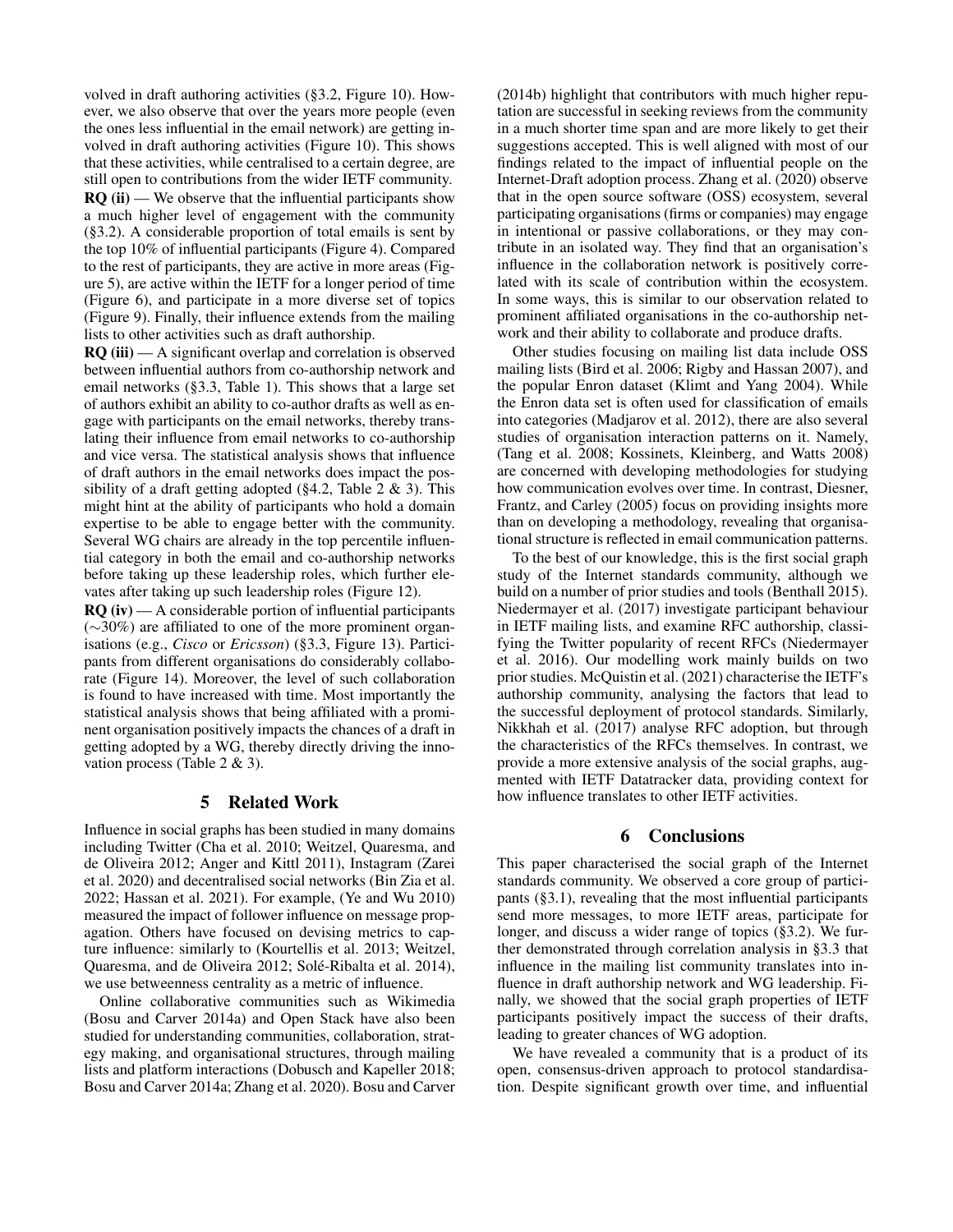participants remaining an important driving force, the community has grown better connected and less fragmented, growing in resilience to departure of influential participants.

This study could support further research in the areas of online collaborative systems, social science, and the role of various stakeholders in the development of Internet standards. For instance, an interesting research avenue would be tracking the emergence of new technologies, and exploring whether they are a consequence of new communities forming within the IETF social graph, curating innovative ideas. Another could be to explore interventions that can ensure that the correct participants engage early with relevant documents and WGs. This would help participants to more easily navigate the growing IETF social graph, and ultimately improve the process and resulting Internet standards.

### Acknowledgements

This work is supported by the EPSRC under grants, SODE-STRAM: Streamlining Social Decision Making for Improved Internet Standards (EP/S033564/1, EP/S036075/1), and AP4L: Adaptive PETs to Protect emPower People during Life Transitions (EP/W032473/1). More information about this project and related papers are available from https://sodestream.github.io/.

#### References

Anger, I.; and Kittl, C. 2011. Measuring influence on Twitter. In *Proceedings of the 11th international conference on knowledge management and knowledge technologies*, 1–4. Graz, Austria: ACM.

Arkko, J.; Cooper, A.; Pauly, T.; and Perkins, C. S. 2020. Evolving the Internet Through COVID-19 and Beyond. CircleID.

Benthall, S. 2015. Testing Generative Models of Online Collaboration with BigBang. In *Proceedings of the 14th Python in Science Conference*, 182–189. Austin, Texas: SciPy Organizers.

Bin Zia, H.; Raman, A.; Castro, I.; Anaobi, I.; Cristofaro, E. D.; Sastry, N.; and Tyson, G. 2022. Toxicity in the Decentralized Web and the Potential for Model Sharing. In *Proceedings of ACM SIGMETRICS*.

Bird, C.; Gourley, A.; Devanbu, P.; Gertz, M.; and Swaminathan, A. 2006. Mining email social networks. In *Proceedings of the 2006 international workshop on Mining software repositories*, 137–143.

Blei, D. M.; Ng, A. Y.; and Jordan, M. I. 2003. Latent dirichlet allocation. *the Journal of machine Learning research*, 3: 993–1022.

Bosu, A.; and Carver, J. C. 2014a. How do social interaction networks influence peer impressions formation? a case study. In *IFIP International Conference on Open Source Systems*, 31–40. Springer.

Bosu, A.; and Carver, J. C. 2014b. Impact of developer reputation on code review outcomes in oss projects: An empirical investigation. In *Proceedings of the 8th ACM/IEEE international symposium on empirical software engineering and measurement*, 1–10.

Böttger, T.; Antichi, G.; Fernandes, E. L.; di Lallo, R.; Bruyere, M.; Uhlig, S.; Tyson, G.; and Castro, I. 2018. Shaping the internet: 10 years of IXP growth. *arXiv preprint arXiv:1810.10963*.

Böttger, T.; Cuadrado, F.; Antichi, G.; Fernandes, E. L.; Tyson, G.; Castro, I.; and Uhlig, S. 2019. An Empirical Study of the Cost of DNS-over-HTTPS. In *Proceedings of IMC*, 15–21.

Cha, M.; Haddadi, H.; Benevenuto, F.; and Gummadi, K. 2010. Measuring user influence in twitter: The million follower fallacy. In *Proceedings of the international conference on web and social media*, 8. Washington, DC, USA: Association for the Advancement of Artificial Intelligence.

Chen, D.; Lü, L.; Shang, M.-S.; Zhang, Y.-C.; and Zhou, T. 2012. Identifying influential nodes in complex networks. *Physica a: Statistical mechanics and its applications*, 391(4): 1777–1787.

Diesner, J.; Frantz, T. L.; and Carley, K. M. 2005. Communication networks from the Enron email corpus "It's always about the people. Enron is no different". *Computational & Mathematical Organization Theory*, 11(3): 201–228.

Dobusch, L.; and Kapeller, J. 2018. Open strategy-making with crowds and communities: Comparing Wikimedia and Creative Commons. *Long Range Planning*, 51(4): 561–579.

Farrell, S.; and Tschofenig, H. 2014. Pervasive Monitoring Is an Attack. Internet Engineering Task Force. RFC 7258.

Flanagan, H. 2019. Fifty Years of RFCs. RFC Editor. RFC 8700.

Ghalmane, Z.; El Hassouni, M.; Cherifi, C.; and Cherifi, H. 2019. Centrality in modular networks. *EPJ Data Science*, 8(1): 15.

Gu, X.; Yoo, K. M.; and Ha, J.-W. 2021. DialogBERT: Discourse-Aware Response Generation via Learning to Recover and Rank Utterances. In *Proceedings of the AAAI Conference on Artificial Intelligence*, volume 35, 12911– 12919.

Hagen, L.; Keller, T.; Neely, S.; DePaula, N.; and Robert-Cooperman, C. 2018. Crisis communications in the age of social media: A network analysis of Zika-related tweets. *Social Science Computer Review*, 36(5): 523–541.

Hassan, A. I.; Raman, A.; Castro, I.; Zia, H. B.; De Cristofaro, E.; Sastry, N.; and Tyson, G. 2021. Exploring Content Moderation in the Decentralised Web: The Pleroma Case. In *Proceedings of ACM CoNEXT*.

He, X.; Meghanathan, N.; et al. 2016. Correlation of eigenvector centrality to other centrality measures: random, small-world and real-world networks. *NeCoM, CSITEC*, 09–18.

Hoffman, M.; Bach, F.; and Blei, D. 2010. Online learning for latent dirichlet allocation. *advances in neural information processing systems*, 23: 856–864.

Jennings, C.; Hardie, T.; and Westerlund, M. 2013. Real-Time Communications for the Web. *IEEE Communications Magazine*, 51(4): 20–26.